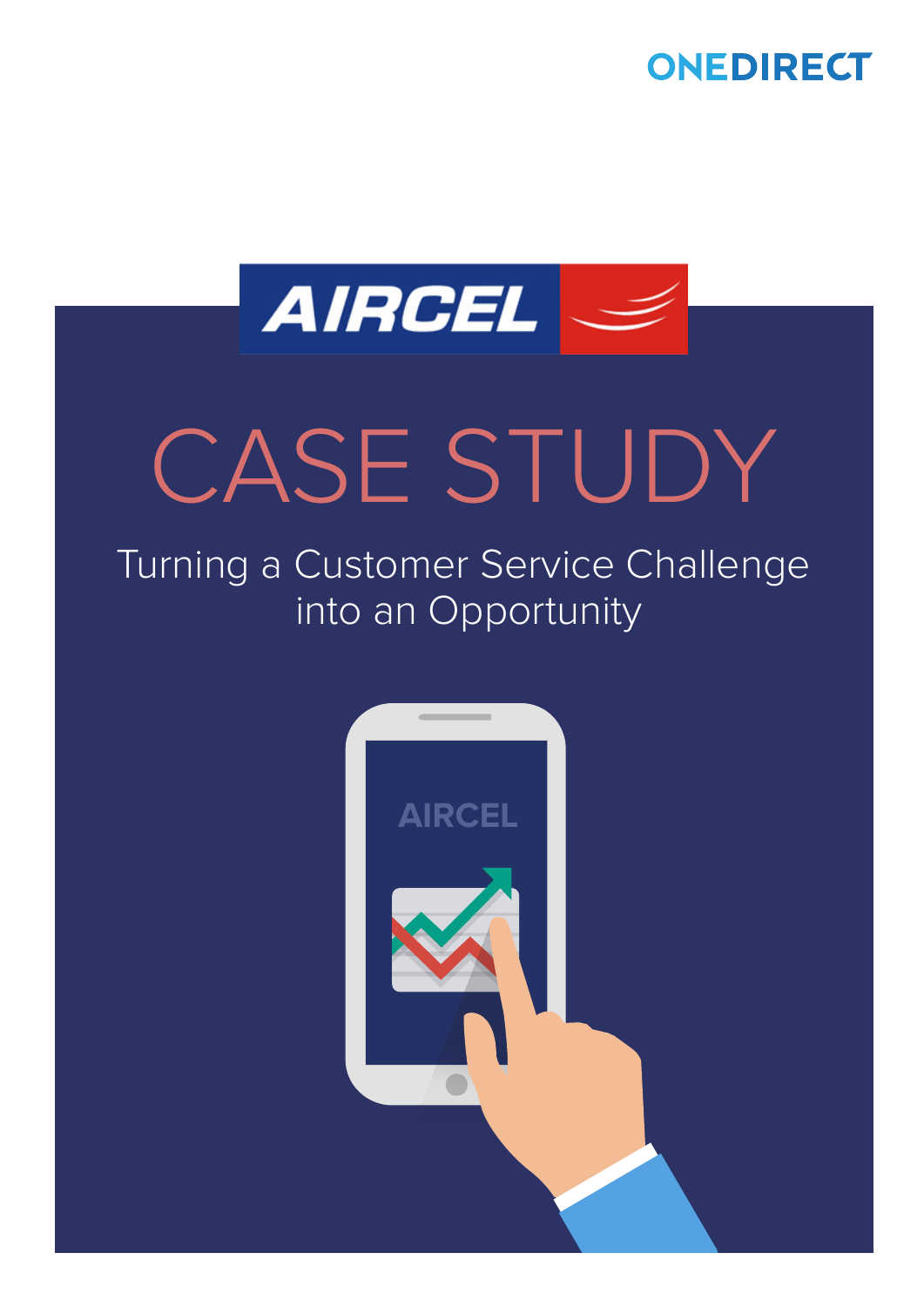

### At a Glance **Aircel**

### **Company Background Wins for Aircel**

Aircel is one of India's leading innovative mobile service providers. The company is a pan-India 2G operator with 3G spectrum in 13 circles, BWA spectrum in 8 circles and is credited with the fastest 3G roll out ever in the Indian telecom space. As a young data led telecom player, Aircel has constantly been at the helm of introducing innovative and value for money products and services for its customers, which are industry firsts, be it the Aircel Pocket Internet, taking the first step in making 3G affordable for the masses, being the first telecom player to introduce Facebook Voice Updates on Aircel, and many more. The Smart Pocket Internet data plans by Aircel truly changed the way mobile internet was perceived and consumed. The company has been the proud recipient of coveted awards such as Voice&Data Special Leadership Recognition in 'Customer Service' category, ET Telecom Award 2014 for its innovative customer care research model, Aegis Graham Bell Award 2014 for 'Innovation in Marketing Campaign', Data Quest Award 2014 for 'Excellence in Implementation and Use of Technology for Business Benefits' and the Brandon Hall award in the 'Best Leadership Development Program' category.

http://www.aircel.com

- **50% reduction in response time**
- 75% reduction in average closure time
- 80% increase in satisfaction/closure index
- **Improved customer satisfaction across the** business
- **Complaints on private platforms increased** from 40% to 65%
- **Improved accessibility for customers in** rural & fringe area of towns through retailers
- Alternate channel created for service reach from call centres to retailer points and social media

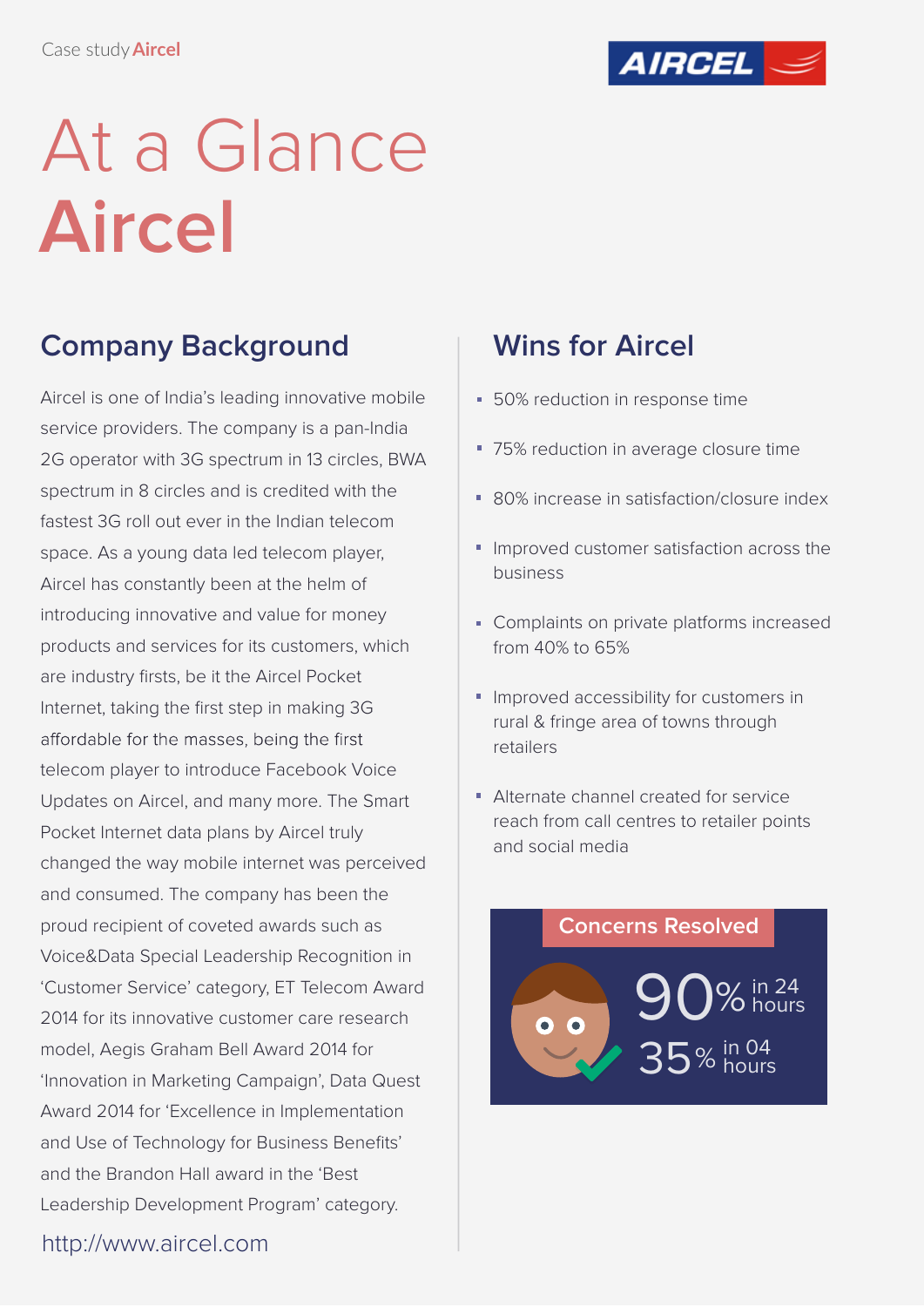### The Story **Process Innovation**

### **Context**

To enhance its customer experience and in order to analyse its customer support issues, Aircel divided its subscriber base into three tiers, forming a pyramid. The upper two tiers represented premium customers, who had started embracing social media to resolve issues. It was also observed that the total actionable web mentions were growing to form a bigger pie of the total offline and online actionable mentions, as prime customers increasingly started warming up to social media.

Majority of the customers in the base tier, however, were from rural India. These customers felt more comfortable in approaching neighbourhood mobile stores to resolve their queries, put forward requests, and register complaints, rather than reach out to the company's call centre. The Indian Telecom industry for that matter, has been adding more subscribers in rural areas, as opposed to urban areas. TRAI reports in 2015 showed that the YoY growth in rural wireless subscribers was twice the YoY growth in urban wireless subscribers.

#### Goal

With the steady uptake in Aircel's rural subscriber base, it became extremely important to make customer service more proactive in rural areas. The challenge accepted by Aircel was to deliver a stellar customer service experience, despite logistical barriers such as lack of on-ground customer support in most of these places. Therefore, Aircel roped in neighbourhood corner shops—given the ease of access and comfort level of subscribers in dealing with a known, local person who speaks the local dialect.

Meanwhile, the team at Aircel was also looking at ensuring that the prime customer segment got premium customer service across all channels. As this customer base was increasingly getting active on social media, the objective was to proactively serve them online, have an all-round social media strategy to enhance customer service and experience, and monitor how much buzz the marketing initiatives were generating online.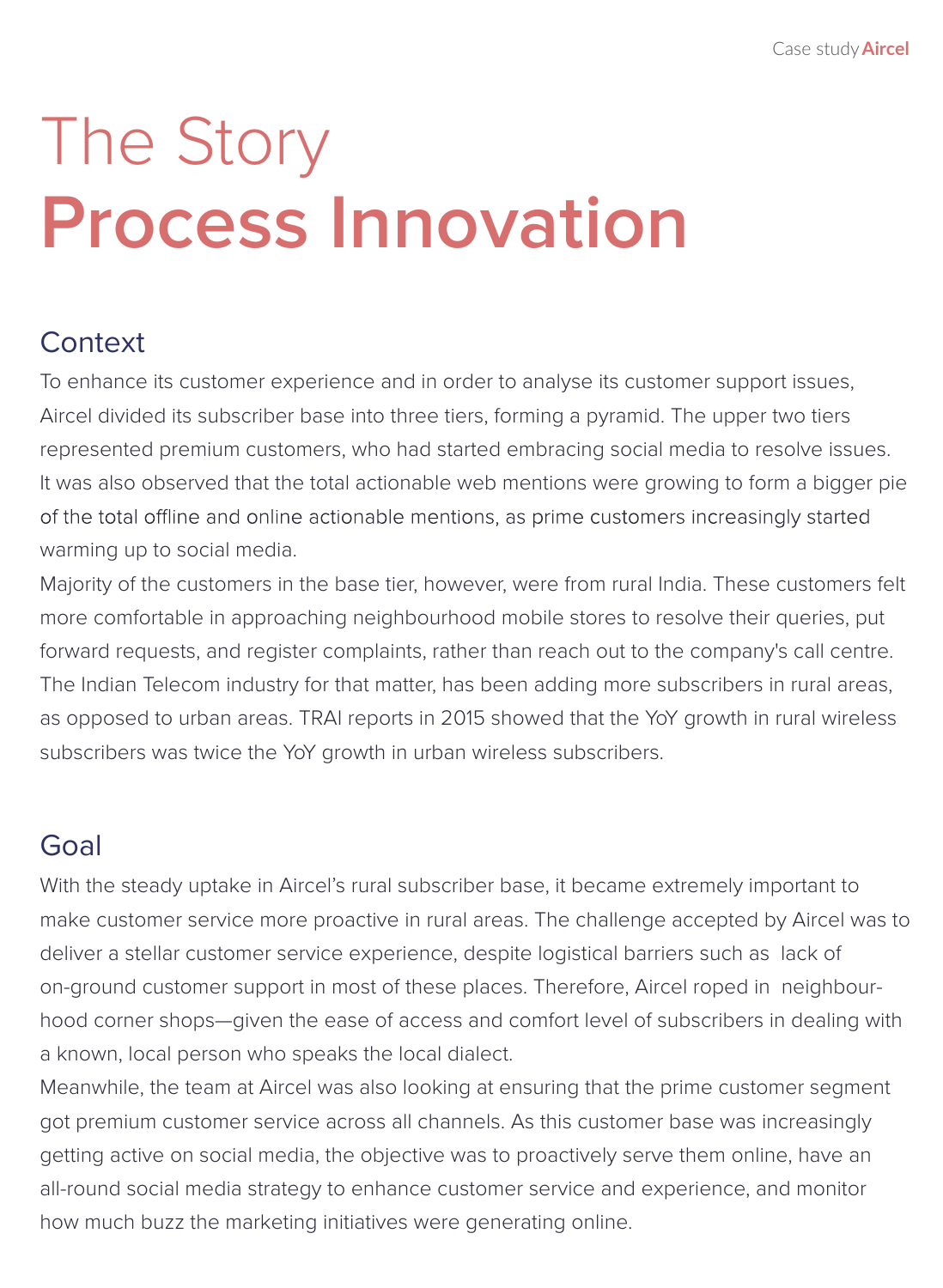#### Implementations

- Intelligent technology that accurately zeroes in on mentions across all sources on the web, including in vernacular forums.
- Multi-lingual web-based platform, to enable an intuitive workflow that quickly captures complaints.
- Smart communication/notification channel between 23 telecom circles.
- Analytics and a number-driven approach, and a robust feedback-capturing mechanism, to identify and plug process loopholes.

### Approach

### Aircel and OneDirect formed Joint Action Team to define the process.

Aircel realized that the company needed the requisite infrastructure to listen to all its customers and empower themselves with actionable customer data, to achieve the desired customer-centricity in both the segments.

That's when OneDirect came into the picture and a Joint Action Team was formed. Taking into account the complexities and challenges involved in serving these two extremely dissimilar sets of subscribers, the Joint Action Team realised it was extremely important to tackle these two groups with different processes.

The first existing process which was revamped was the manual monitoring of social media platforms, which earlier led to missing out on a number of brand mentions in the online space. The coordination was being done using Excel sheets and emails, which complicated the escalation system, often resulting in mentions getting lost in an infinite loop.

It was thus decided to deploy a technology platform that would firmly connect all online interactions a customer has with a brand, with capabilities to manage a holistic ORM operation; along with built-in integrations to leverage the power of the web, throughout the brand. This is where OneDirect's technology came into the picture.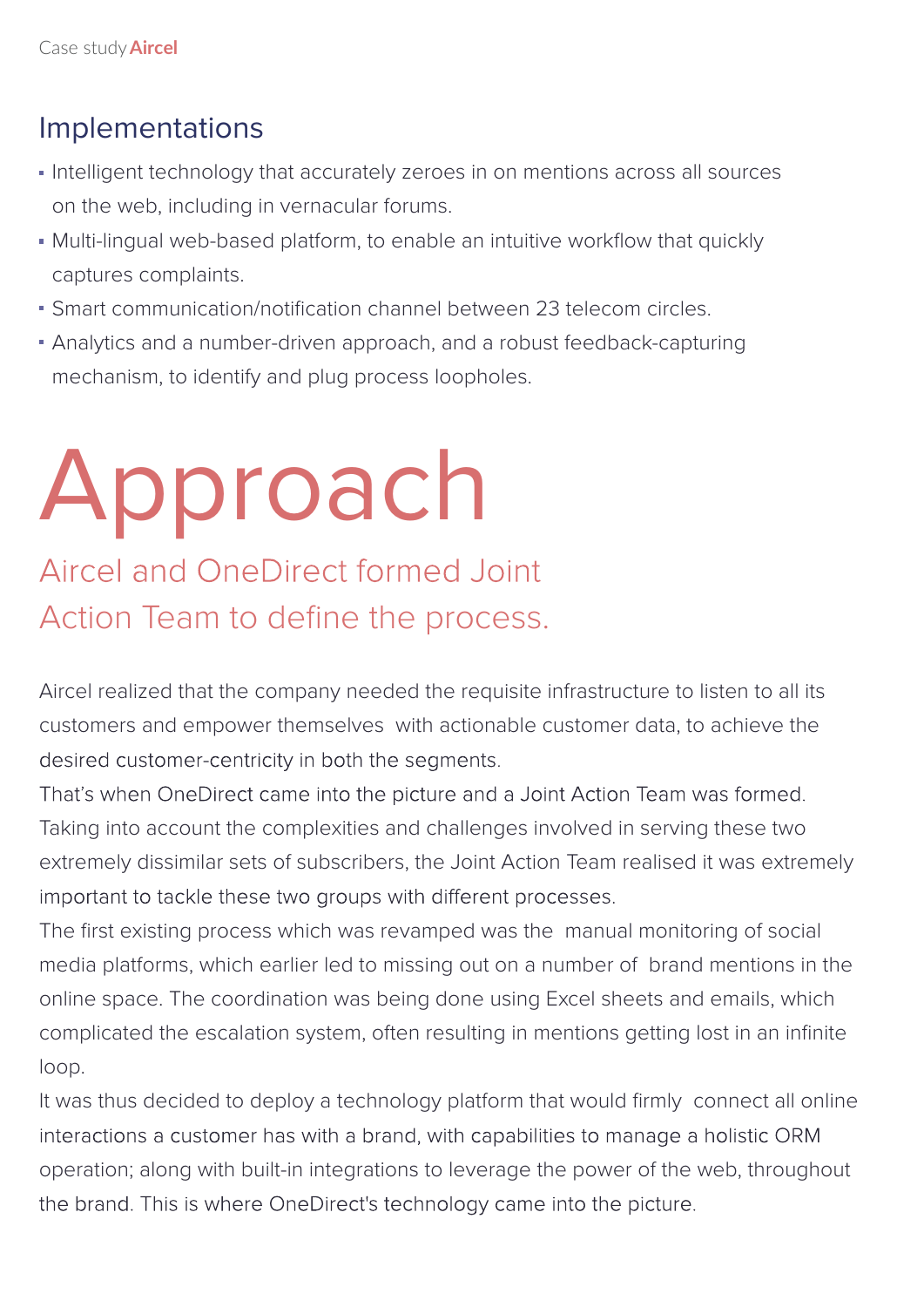On the other hand, it was observed that whenever a rural customer had a query, request or complaint, he/she often went back to the retailer to resolve the problem at hand. The retailer, therefore, needed to have easy access to the back-end support of Aircel, to get the issue addressed without having to negotiate a complex escalation process, where the probability and cost of missing a complaint in the loop was high.

Upon analysing the different possible solutions in detail, the Joint Action Team decided that the right answer was to empower the retailers in rural areas.

The team noticed that a device that most telecom retailers will possess was a smart phone. Therefore, having a mobile-based customer service app could become a game changer in this domain. This led to the development of 'Mobile Sewa Kendra' - a mobile app-based platform that was deployed across 2,000 retailers in rural areas.

### Technology Deployed

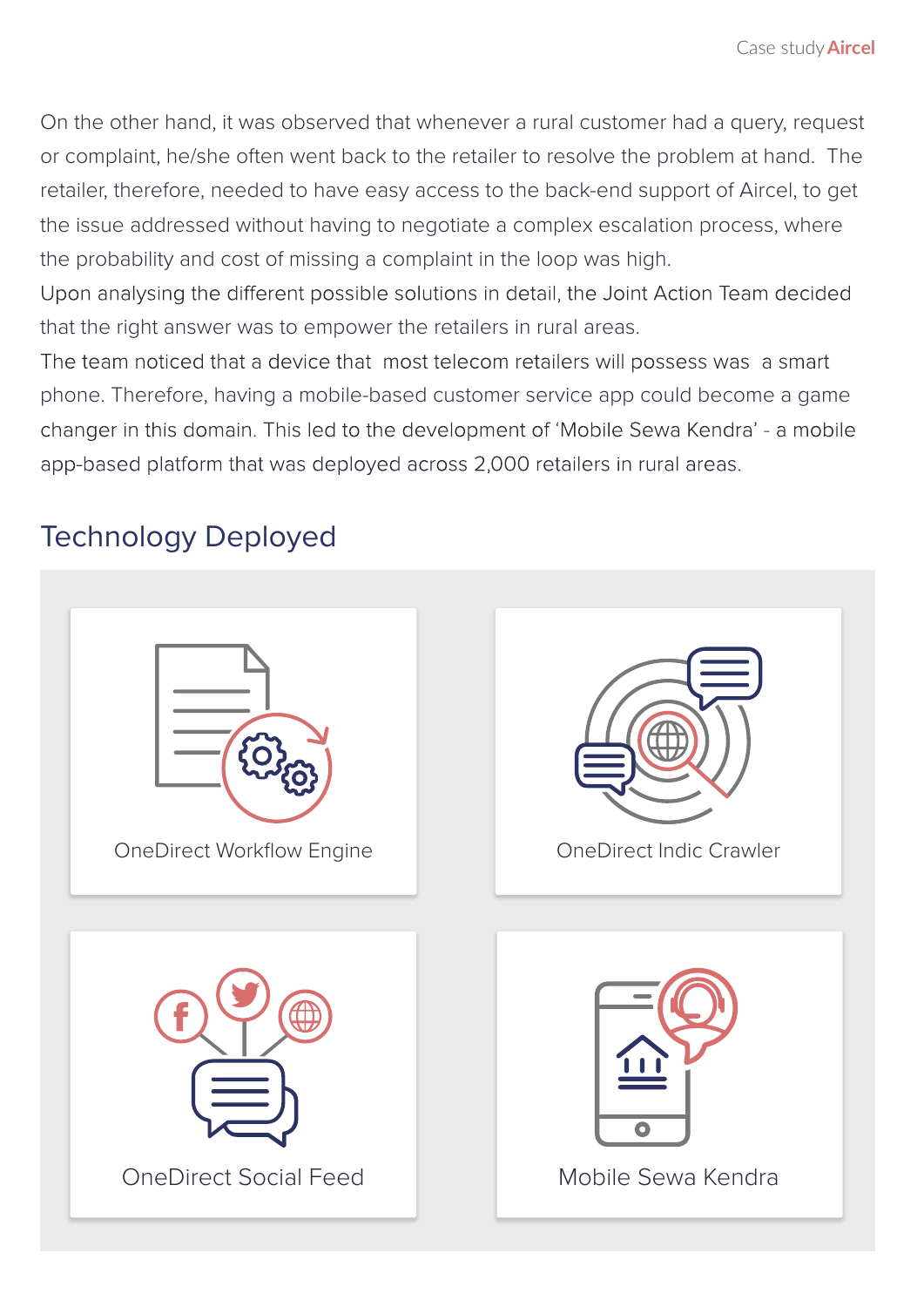# Solution

### OneDirect Intelligent API integration with Aircel internal CRM.

We, at OneDirect, discovered that brands with traditional technology platforms to manage ORM operations were missing out on 40% of the brand mentions. These 40% mentions were mostly found in third-party Indian blogs and forums and were found to be particularly high for the Telecom sector.

The OneDirect Indic Crawler is a custom blackbox technology, built for the Indian context. The technology uses complex Natural Language Processing algorithms to track and process mentions from over 1,000+ Indian forums and websites.

We identified 147 Indian websites that were to be crawled for mentions. Once the integration was done and the technology deployed, the effect was immediate.

The OneDirect Indic Crawler post quality control magically brought all brand mentions on these Indian websites into the workflow engine, while our social monitoring tool brought in all brand mentions on social media, that were worthy of action, into the workflow engine.

These mentions were then logged as tickets in order to build accountability in the system. As a result, Aircel customer services today manages its entire ORM operation from a single dashboard, where team members can easily respond to tickets and resolve them, without having to go back and forth over elaborate, complex protocols. While catering to the rural segment, it was important to deploy a platform that would be user-friendly, available in local languages, and also which worked efficiently on a 2G connection.

The app structure was designed such that a complaint could be addressed in just 3 simple steps. This air-tight complaint capturing mechanism leaves no scope for a complaint to be lost in the loop. The deployment of this platform was met with a tremendous response and high level of acceptance. As a result, retailers have wholeheartedly embraced this app to provide valuable feedback, leading Aircel to consolidate its position in terms of customer satisfaction.